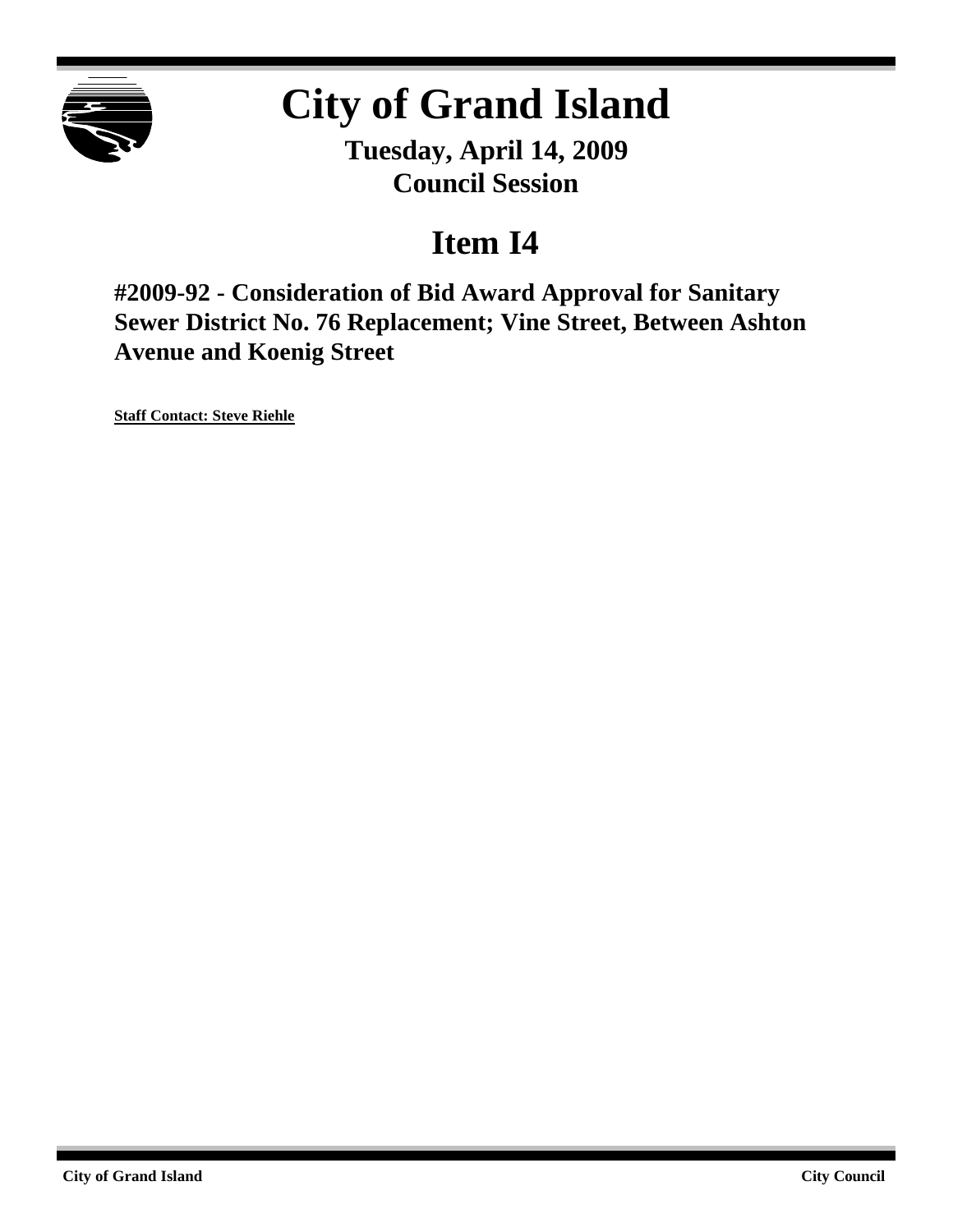## **Council Agenda Memo**

| From:           | Steven P. Riehle, Public Works Director                                                                                                        |  |  |
|-----------------|------------------------------------------------------------------------------------------------------------------------------------------------|--|--|
| <b>Meeting:</b> | April 14, 2009                                                                                                                                 |  |  |
| Subject:        | Consideration of Bid Award Approval for Sanitary Sewer<br>District No. 76 Replacement; Vine Street, Between<br>Ashton Avenue and Koenig Street |  |  |
| Item $\#$ 's:   | $I-4$                                                                                                                                          |  |  |
| $Presenter(s):$ | Steven P. Riehle, Public Works Director                                                                                                        |  |  |

#### **Background**

On April 3, 2009 the Wastewater Division of the Public Works Department advertisd for bids for the replacement of Sanitary Sewer District No. 76 on Vine Street, between Ashton Avenue and Koenig Street.

This replacement is necessary due to the deterioration of the sanitary sewer line that serves this area, along with the collapse of a portion of Vine Street.

#### **Discussion**

\_\_\_ (to be completed after bid opening at 11:15 a.m. on April 14, 2009) bids were received and opened on April 14, 2009. The Public Works Department and the Purchasing Division of the City Attorney's Office reviewed the bids. A summary of the bids is shown below.

| <b>Bidder</b> | <i>Exceptions</i> | <b>Bid Price</b> |
|---------------|-------------------|------------------|
|               |                   |                  |

Funds are available in Account No. 53030055.85213.53009.

#### **Alternatives**

It appears that the Council has the following alternatives concerning the issue at hand. The Council may: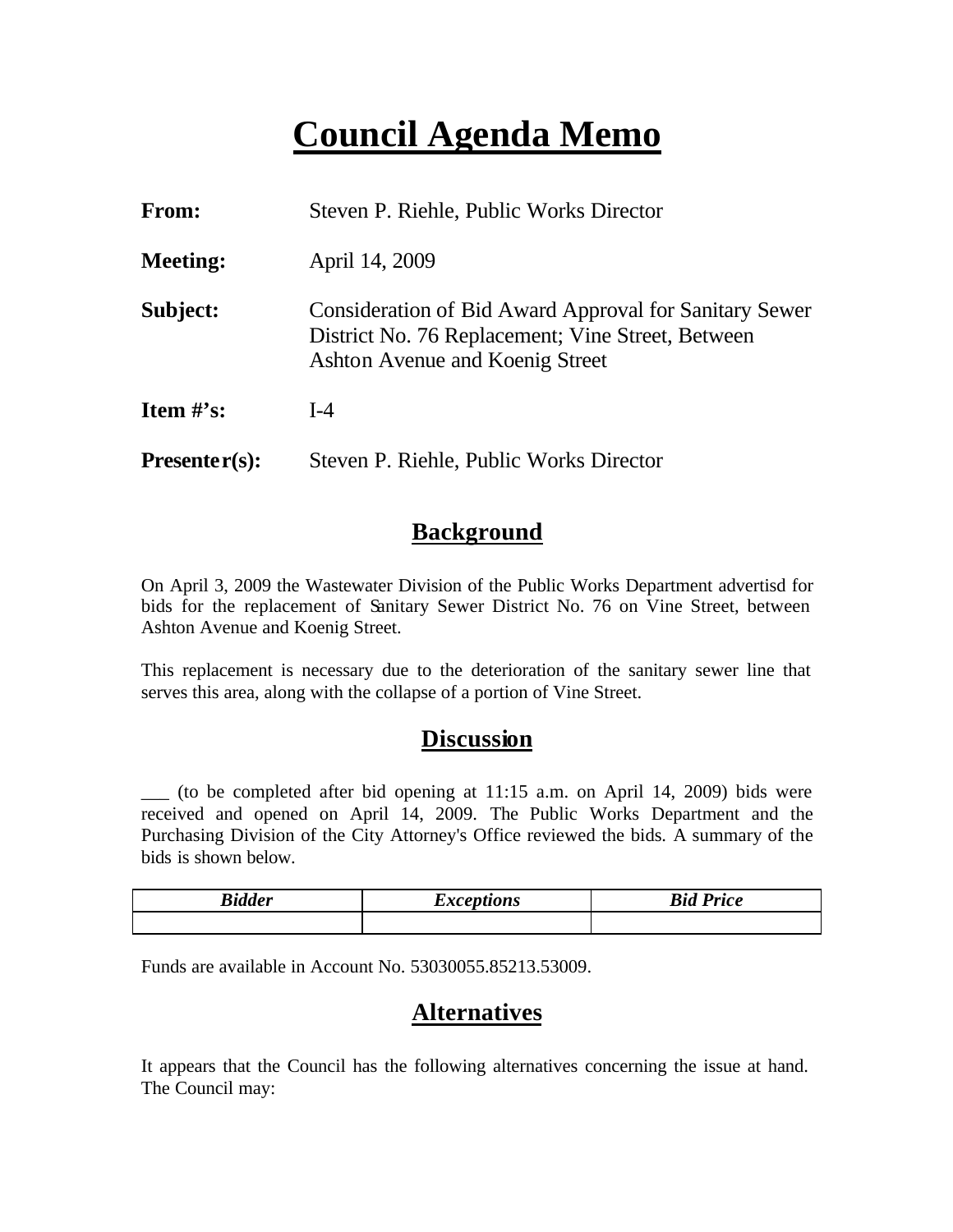- 1. Move to approve
- 2. Refer the issue to a Committee
- 3. Postpone the issue to future date
- 4. Take no action on the issue

### **Recommendation**

City Administration recommends that the Council approve the bid award to \_\_\_\_\_\_\_\_ (to be completed after bid opening at  $11:15$  a.m. on April 14, 2009) of \_\_\_\_\_\_\_\_\_ (to be completed after bid opening at 11:15 a.m. on April 14, 2009) in the amount of \$\_\_\_\_\_\_\_\_\_ (to be completed after bid opening at 11:15 a.m. on April 14, 2009).

#### **Sample Motion**

Move to approve the bid award.